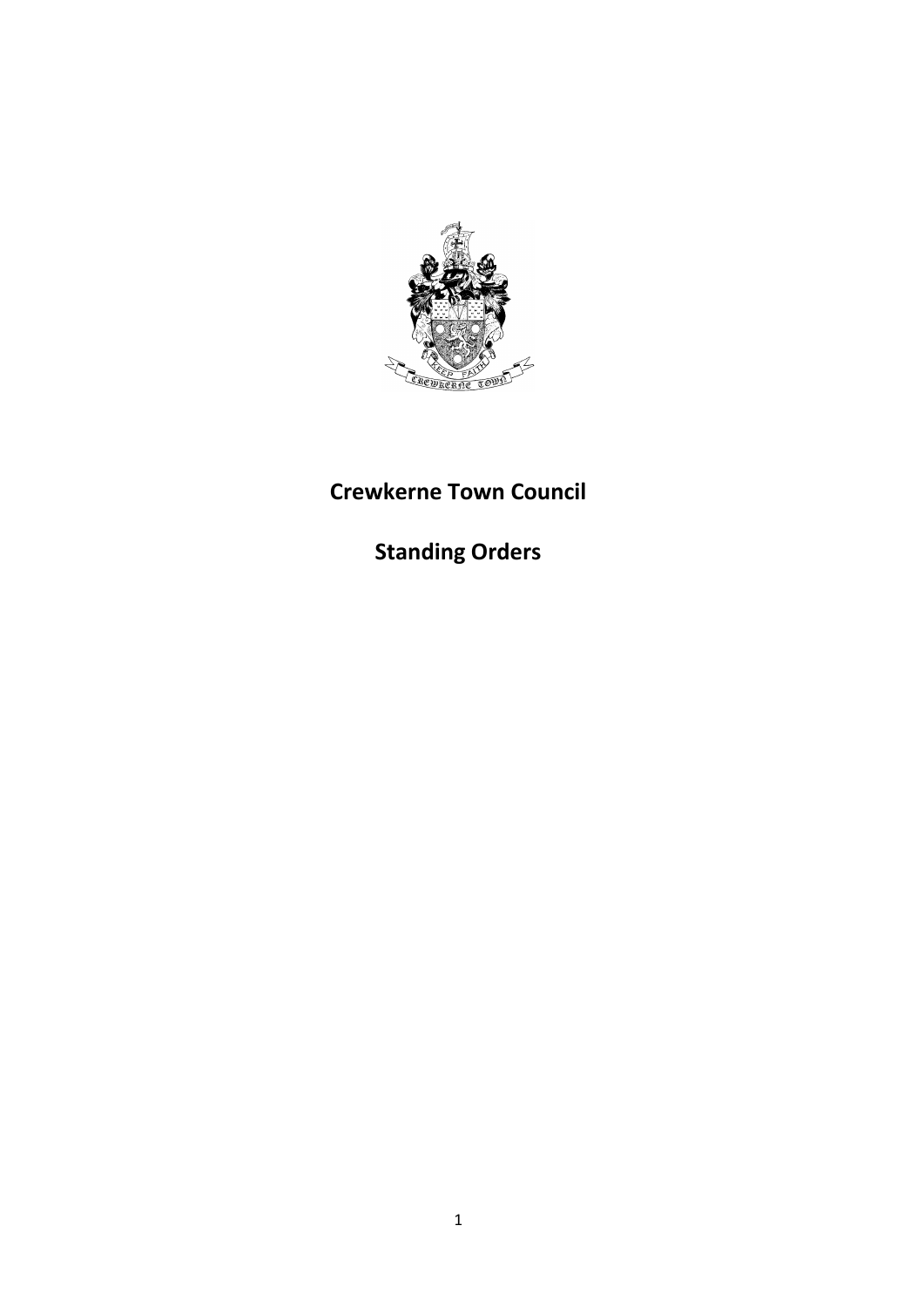## **Contents**

| 1.  |                                                                                        |  |
|-----|----------------------------------------------------------------------------------------|--|
| 2.  |                                                                                        |  |
| 3.  |                                                                                        |  |
| 4.  |                                                                                        |  |
| 5.  |                                                                                        |  |
| 6.  | Extraordinary meetings of the council and committees and sub-committees  9             |  |
| 7.  |                                                                                        |  |
| 8.  |                                                                                        |  |
| 9.  | Motions for a meeting that require written notice to be given to the Proper Officer 10 |  |
| 10. |                                                                                        |  |
| 11. |                                                                                        |  |
| 12. |                                                                                        |  |
| 13. |                                                                                        |  |
| 14. |                                                                                        |  |
| 15. |                                                                                        |  |
| 16. |                                                                                        |  |
| 17. |                                                                                        |  |
| 18. |                                                                                        |  |
| 19. |                                                                                        |  |
| 20. |                                                                                        |  |
| 21. |                                                                                        |  |
| 22. |                                                                                        |  |
| 23. |                                                                                        |  |
| 24. |                                                                                        |  |
| 25. |                                                                                        |  |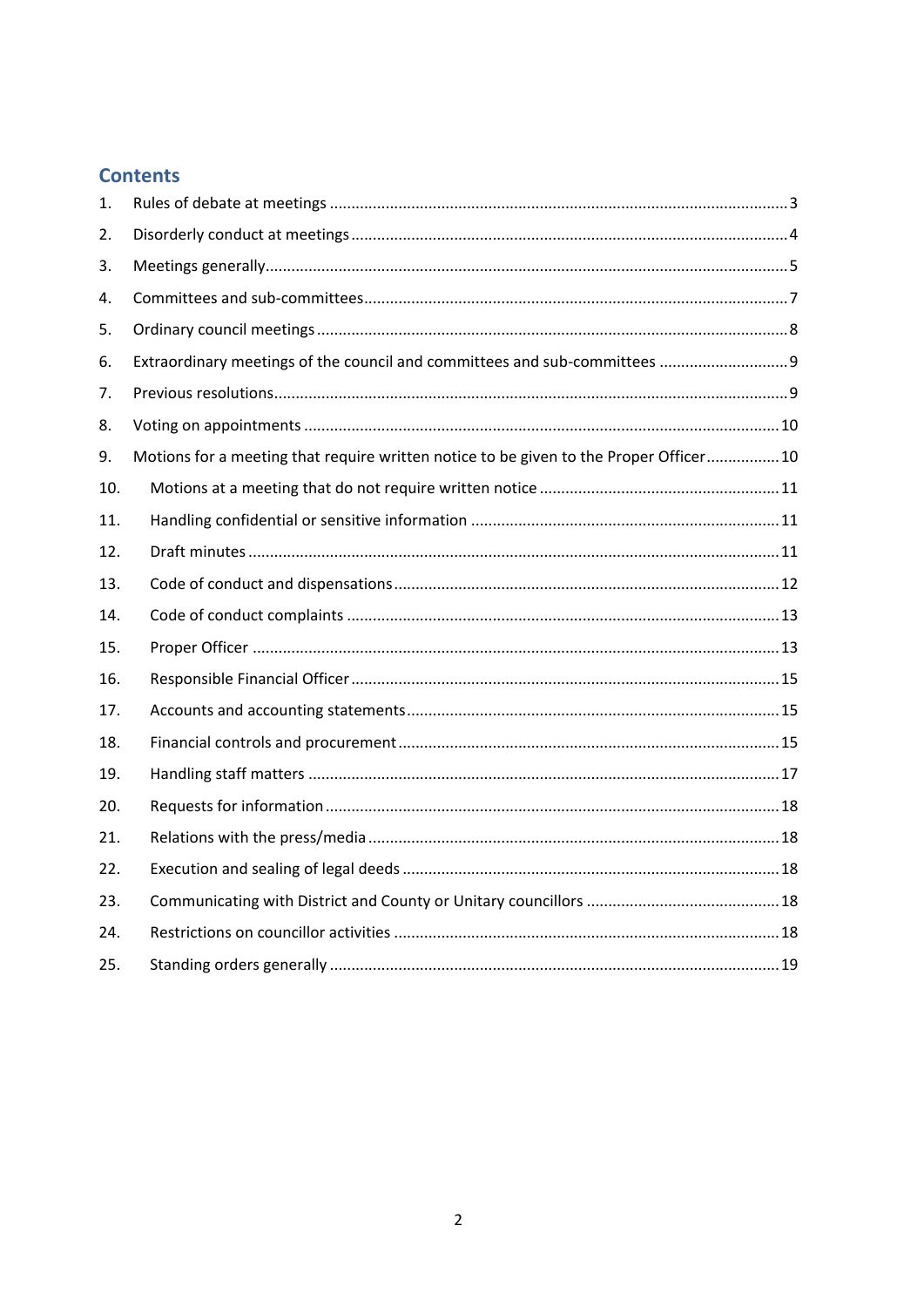<span id="page-2-0"></span>Note: Text in **bold** may not be suspended as these are statutory in origin.

#### **1. Rules of debate at meetings**

- a Motions on the agenda shall be considered in the order that they appear unless the order is changed at the discretion of the chairman of the meeting.
- b A motion (including an amendment) shall not be progressed unless it has been moved and seconded.
- c A motion on the agenda that is not moved by its proposer may be treated by the chairman of the meeting as withdrawn.
- d If a motion (including an amendment) has been seconded, it may be withdrawn by the proposer only with the consent of the seconder and the meeting.
- e An amendment is a proposal to remove or add words to a motion. It shall not negate the motion.
- f If an amendment to the original motion is carried, the original motion, as amended, becomes the substantive motion upon which further amendment(s) may be moved.
- g An amendment shall not be considered unless early verbal notice of it is given at the meeting and, if requested by the chairman of the meeting, is expressed in writing to the chairman.
- h A councillor may move an amendment to his/her own motion if agreed by the meeting. If a motion has already been seconded, the amendment shall be with the consent of the seconder and the meeting.
- i If there is more than one amendment to an original or substantive motion, the amendments shall be moved in the order directed by the chairman.
- j Subject to standing order 1(k) below, only one amendment shall be moved and debated at a time, the order of which shall be directed by the chairman of the meeting.
- k One or more amendments may be discussed together if the chairman of the meeting considers this expedient but each amendment shall be voted upon separately.
- l A councillor may not move more than one amendment to an original or substantive motion.
- m The mover of an amendment has no right of reply at the end of debate on it.
- n Where a series of amendments to an original motion are carried, the mover of the original motion shall have a right of reply either at the end of debate of the first amendment or at the very end of debate on the final substantive motion immediately before it is put to the vote.
- o Unless permitted by the chairman of the meeting, a councillor may speak once in the debate on a motion except: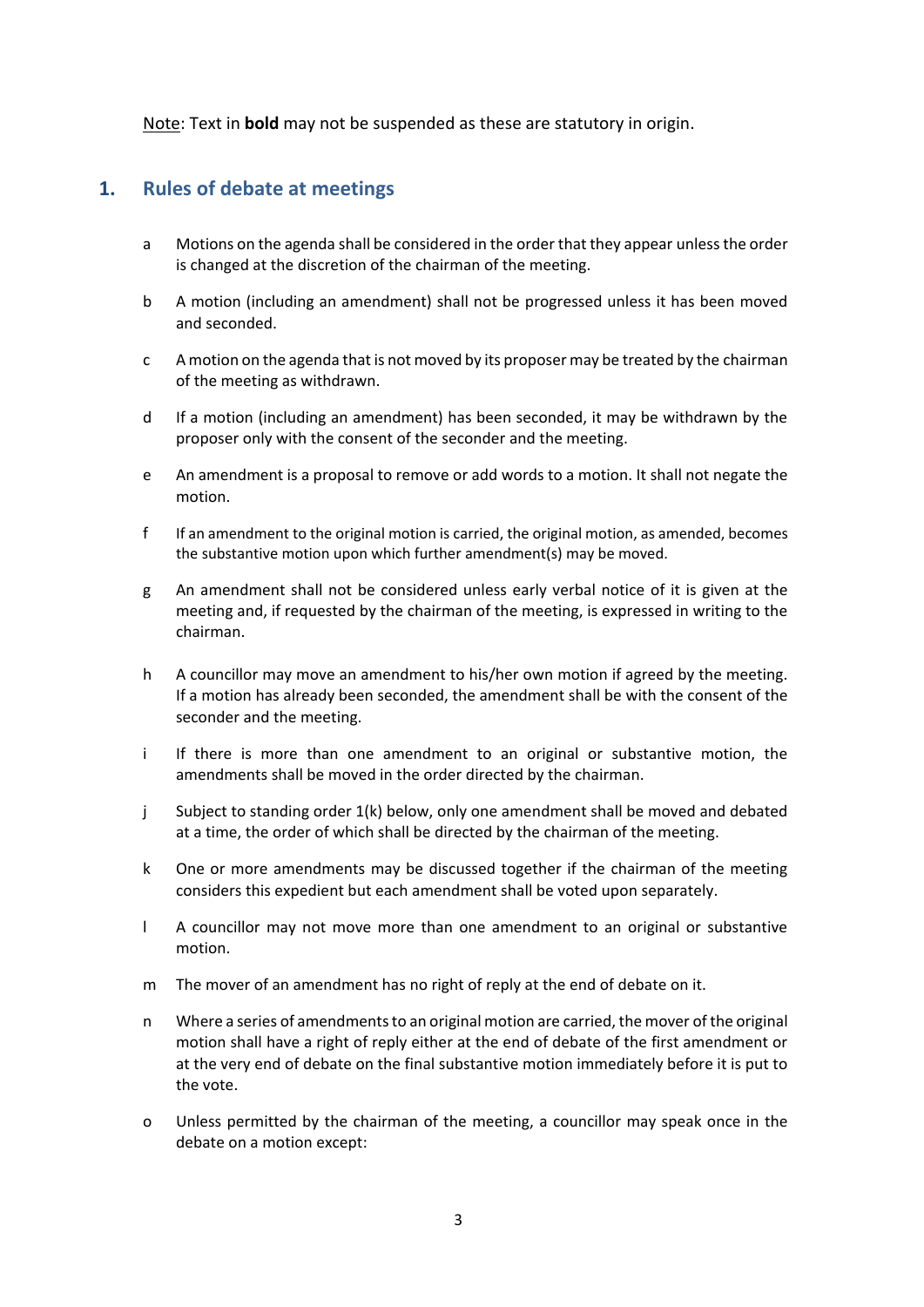- i. to speak on an amendment moved by another councillor;
- ii. to move or speak on another amendment if the motion has been amended since he/she last spoke;
- iii. to make a point of order;
- iv. to give a personal explanation; or
- v. in exercise of a right of reply.
- p During the debate of a motion, a councillor may interrupt only on a point of order or a personal explanation and the councillor who was interrupted shall stop speaking. A councillor raising a point of order shall identify the standing order which he/she considers has been breached or specify the other irregularity in the proceedings of the meeting he/she is concerned by.
- q A point of order shall be decided by the chairman of the meeting and his/her decision shall be final.
- r When a motion is under debate, no other motion shall be moved except:
	- i. to amend the motion;
	- ii. to proceed to the next business;
	- iii. to adjourn the debate;
	- iv. to put the motion to a vote;
	- v. to ask a person to be no longer heard or to leave the meeting;
	- vi. to refer a motion to a committee or sub-committee for consideration;
	- vii. to exclude the public and press;
	- viii. to adjourn the meeting; or
	- ix. to suspend particular standing order(s) excepting those which reflect mandatory statutory requirements.
- s Before an original or substantive motion is put to the vote, the chairman of the meeting shall be satisfied that the motion has been sufficiently debated and that the mover of the motion under debate has exercised or waived his/her right of reply.
- t Excluding motions moved understanding order  $1(r)$  above, the contributions or speeches by a councillor shall relate only to the motion under discussion and shall not exceed 3 minutes without the consent of the chairman of the meeting.

#### <span id="page-3-0"></span>**2. Disorderly conduct at meetings**

- a No person shall obstruct the transaction of business at a meeting or behave offensively or improperly. If this standing order is ignored, the chairman of the meeting shall request such person(s) to moderate or improve their conduct.
- b If person(s) disregard the request of the chairman of the meeting to moderate or improve their conduct, any councillor or the chairman of the meeting may move that the person be no longer heard or excluded from the meeting. The motion, if seconded, shall be put to the vote without discussion.
- c If a resolution made under standing order 2(b) above is ignored, the chairman of the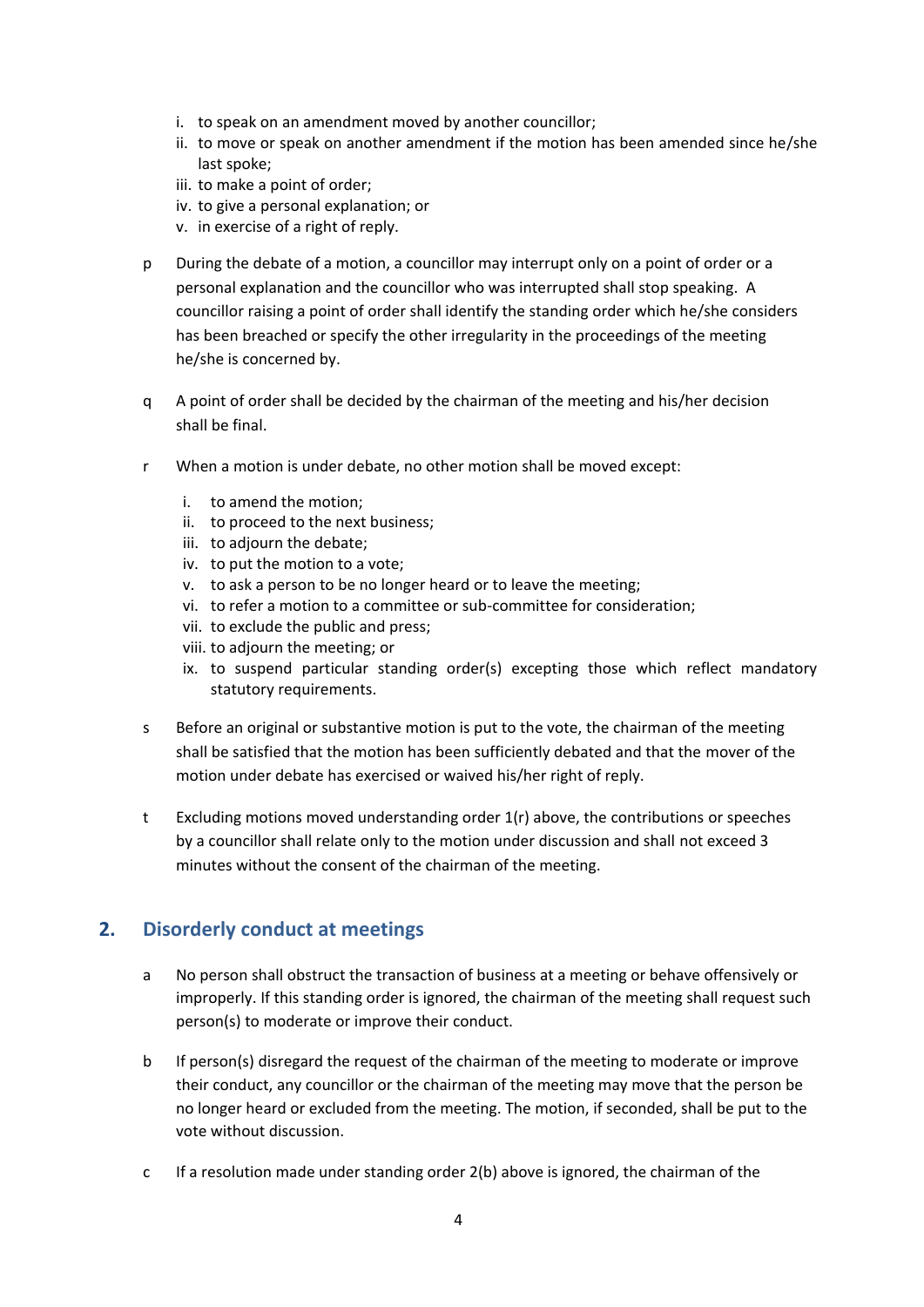meeting may take further reasonable steps to restore order or to progress the meeting. This may include temporarily suspending or closing the meeting.

#### <span id="page-4-0"></span>**3. Meetings generally**

- a **Meetings shall not take place in premises which at the time of the meeting are used for the supply of alcohol, unless no other premises are available free of charge or at a reasonable cost.**
- b **The minimum three clear days for notice of a meeting does not include the day on which notice was issued, the day of the meeting, a Sunday, a day of the Christmas break, a day of the Easter break or of a bank holiday or a day appointed for public thanksgiving or mourning.**
- c **The minimum three clear days' public notice for a meeting does not include the day on which the notice was issued or the day of the meeting unless the meeting is convened at shorter notice.**
- d **Meetings shall be open to the public unless their presence is prejudicial to the public interest by reason of the confidential nature of the business to be transacted or for other special reasons. The public's exclusion from part or all of a meeting shall be by a resolution which shall give reasons for the public's exclusion.**
- e Members of the public may make representations, answer questions and give evidence at a meeting which they are entitled to attend in respect of any matter affecting Crewkerne.
- f Members of the public wishing to address the meeting will be asked to complete a contact details form prior to the start of the meeting. At the start of the public participation period the chairman of the meeting shall ask members to introduce themselves to the meeting, stating their names and organisations represented.
- g The period of time designated for public participation at a meeting in accordance with standing order 3(e) above shall not exceed 15 minutes unless directed by the chairman of the meeting.
- h Subject to standing order  $3(g)$  above, a member of the public shall not speak for more than 3 minutes.
- i In accordance with standing order 3(e) above, a question shall not require a response at the meeting nor start a debate on the question. The chairman of the meeting may direct that a written or oral response be given.
- j A person shall raise his/her hand when requesting to speak but is not required to stand when speaking unless requested to do so by the Chairman.
- k A person who speaks at a meeting shall direct his/her comments to the chairman of the meeting. When a meeting is being recorded or streamed, the chairman should ask all participants, including councillors to speak clearly towards microphones provided.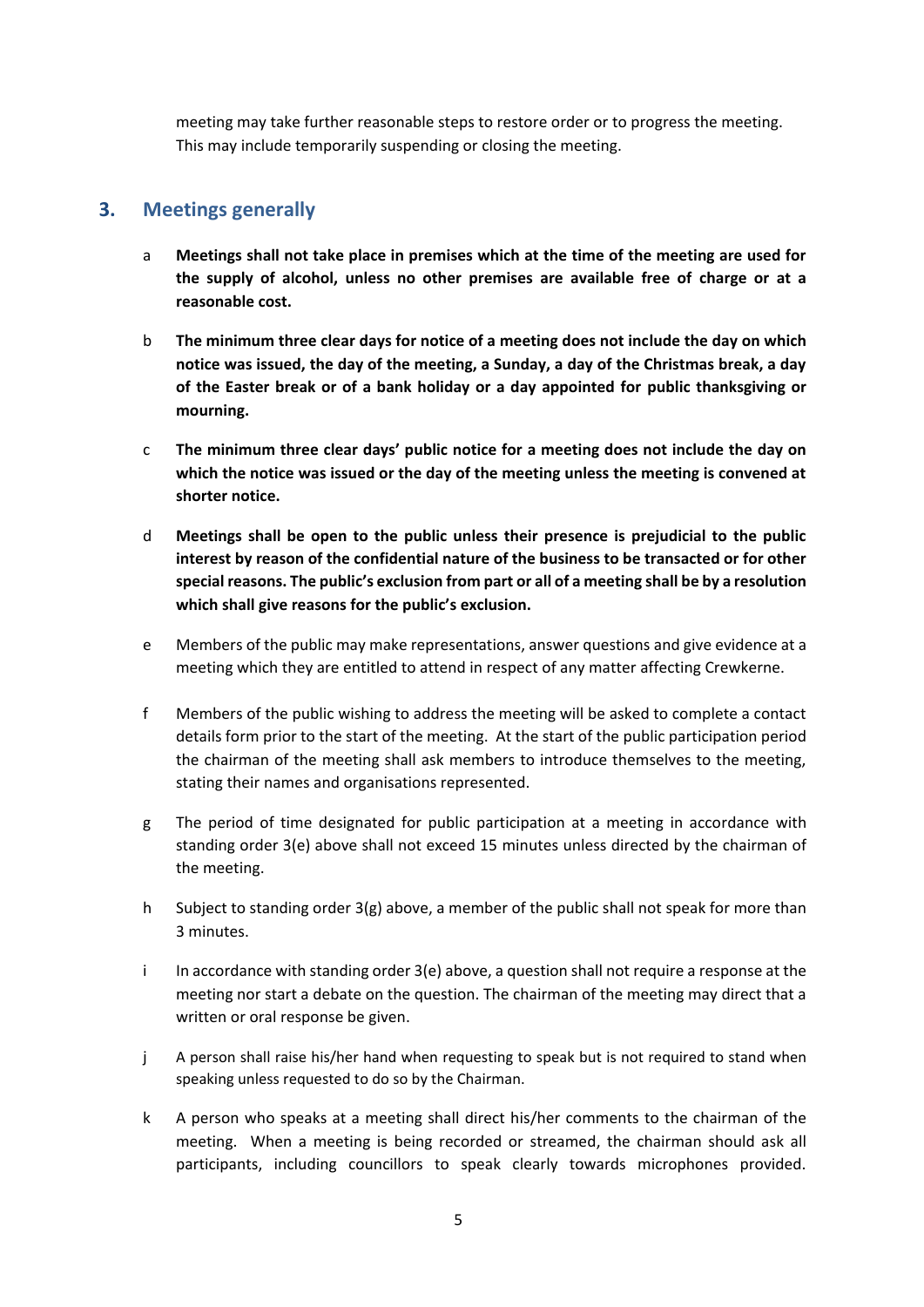Councillors and members of Town Council staff in attendance will be provided with a name plate for use in meetings.

- l Only one person is permitted to speak at a time. If more than one person wants to speak, the chairman of the meeting shall direct the order of speaking.
- m Footage of council meetings will be made available on the Council's YouTube channel until such time as the minutes of each meeting are formally agreed and signed by the chairman of the meeting in question. Recordings will then be removed.
- n **Members of the press or public must not orally report or comment about a meeting as it takes place if he/she is present at the meeting of the council or its committees but otherwise may:**
	- **i. Film, photograph or make an audio recording of a meeting**
	- **ii. Use any other means for enabling persons not present to see or hear proceedings at a meeting as it takes place or later**
	- **iii. Report or comment on the proceedings in writing during or after a meeting or orally report or comment after the meeting.**

in accordance with Crewkerne Town Council's policy on audio/visual recording at Council meetings.

- o **The press shall be provided with reasonable facilities for the taking of their report of all or part of a meeting at which they are entitled to be present**.
- p **Subject to standing orders which indicate otherwise, anything authorised or required to be done by, to or before the Chairman of the Council may in his/her absence be done by, to or before the Vice-Chairman of the Council**
- q **The Chairman, if present, shall preside at a meeting. If the Chairman is absent from a meeting, the Vice-Chairman, if present, shall preside. If both the Chairman and the Vice-Chairman are absent from a meeting, a councillor as chosen by the councillors present at the meeting shall preside at the meeting.**
- r **Subject to a meeting being quorate, all questions at a meeting shall be decided by a majority of the councillors or councillors with voting rights present and voting.**
- s **The chairman of a meeting may give an original vote on any matter put to the vote, and in the case of an equality of votes may exercise his/her casting vote whether or not he/she gave an original vote.**
- t **Unless standing orders provide otherwise, voting on a question shall be by a show of hands. At the request of a councillor, the voting on any question shall be recorded so as to show whether each councillor present and voting gave his/her vote for or against that question**. Such a request shall be made before moving on to the next item of business on the agenda.
- u The minutes of a meeting shall include an accurate record of the following: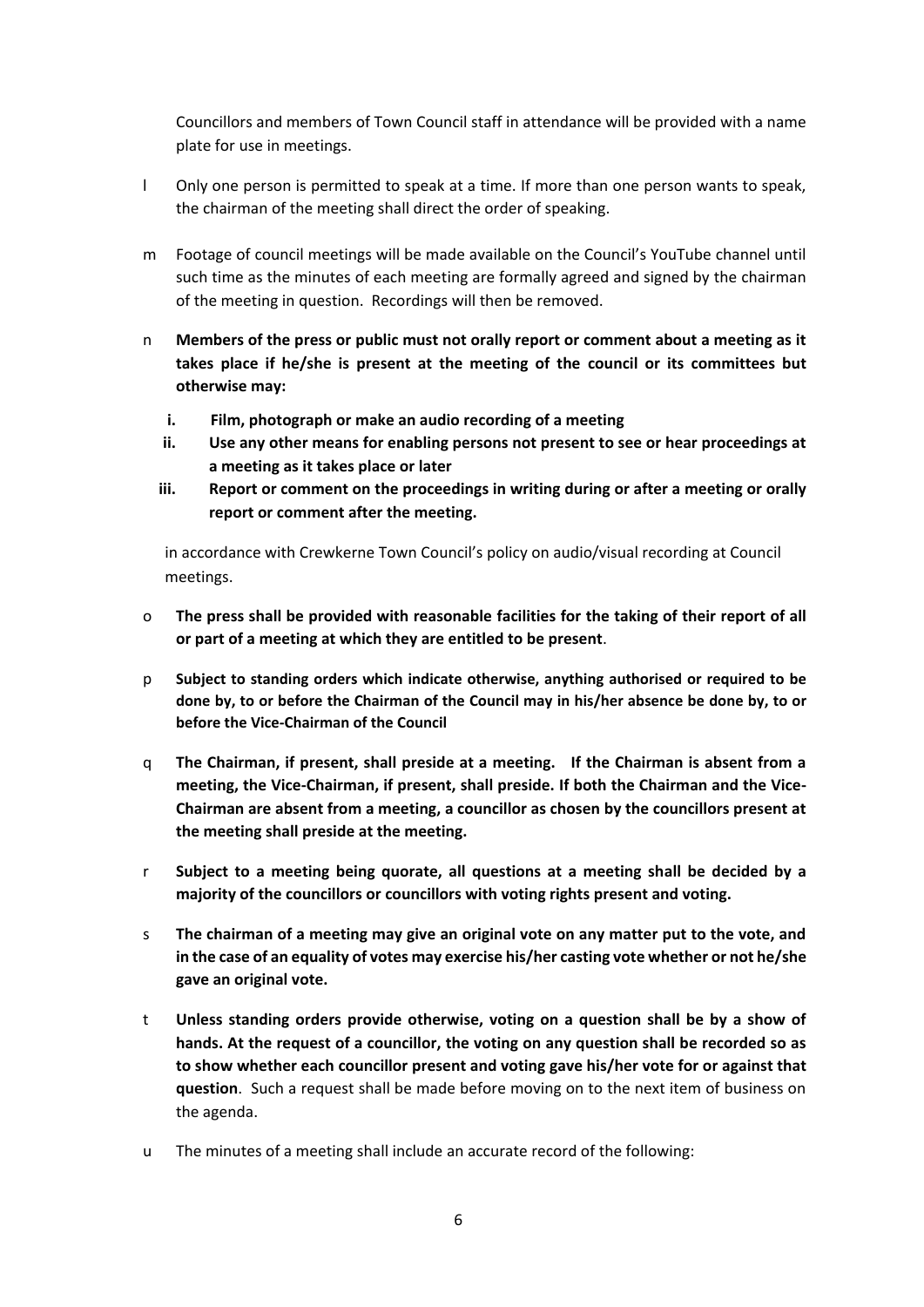- i. the time and place of the meeting;
- ii. the names of councillors present and absent;
- iii. interests that have been declared by councillors;
- iv. whether a councillor left the meeting when matters that they held interests in were being considered;
- v. if there was a public participation session; and
- vi. the resolutions made.
- v **A councillor who has a disclosable pecuniary interest or another interest as set out in the council's code of conduct in a matter being considered at a meeting is subject to statutory limitations or restrictions under the code on his/her right to participate and vote on that matter** (see 13 below)**.**
- w **No business may be transacted at a meeting unless at least one-third of the whole number of members of the council are present and in no case shall the quorum of a meeting be less than three.** *See standing order 4d(viii) below for the quorum of a committee or subcommittee meeting.*
- x **If a meeting is or becomes inquorate no business shall be transacted** and the meeting shall be closed. The business on the agenda for the meeting shall be adjourned to another meeting.
- y A meeting shall not exceed a period of 2 1/2 hours except in a unanimous vote to continue.

#### <span id="page-6-0"></span>**4. Committees and sub-committees**

- a **Unless the council determines otherwise, a committee may appoint a sub-committee whose terms of reference and members shall be determined by the committee.**
- b **The members of a committee may include non-councillors unless it is a committee which regulates and controls the finances of the council.**
- c **Unless the council determines otherwise, all the members of an advisory committee and a sub-committee of the advisory committee may be non-councillors.**
- d The council may appoint standing committees or other committees as may be necessary, and:
- i. shall determine their terms of reference;
- ii. shall determine the number and time of the ordinary meetings of a standing committee up until the date of the next annual meeting of full council;
- iii. shall permit a committee, other than in respect of the ordinary meetings of a committee, to determine the number and time of its meetings;
- iv. shall, subject to standing orders 4(b) and (c) above, appoint and determine the terms of office of members of such a committee;
- v. may, subject to standing orders 4(b) and (c) above, appoint and determine the terms of office of the substitute members to a committee whose role is to replace the ordinary members at a meeting of a committee if the ordinary members of the committee confirm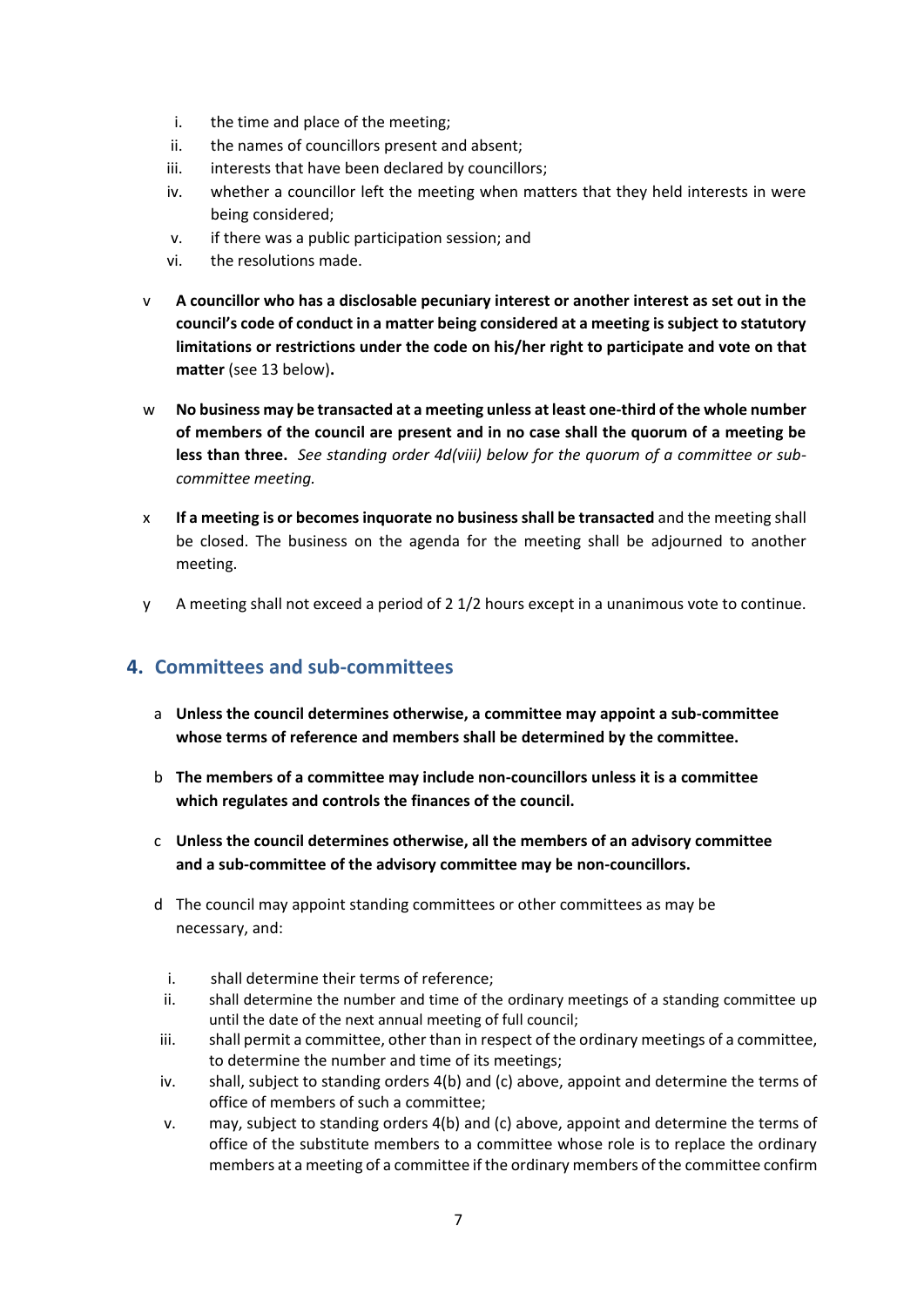to the Proper Officer 7 days before the meeting that they are unable to attend;

- vi. shall, after it has appointed the members of a standing committee, appoint the chairman of the standing committee;
- vii. shall permit a committee other than a standing committee, to appoint its own chairman at the first meeting of the committee;
- viii. shall determine the place, notice requirements and quorum for a meeting of a committee and a sub-committee which shall be no less than three;
- ix. shall determine if the public may participate at a meeting of a committee;
- x. shall determine if the public and press are permitted to attend the meetings of a subcommittee and also the advance public notice requirements, if any, required for the meetings of a sub-committee;
- xi. shall determine if the public may participate at a meeting of a sub-committee that they are permitted to attend; and
- xii. may dissolve a committee.

#### <span id="page-7-0"></span>**5. Ordinary council meetings**

- **a In an election year, the annual meeting of the council shall be held on or within 14 days following the day on which the new councillors elected take office.**
- **b In a year which is not an election year, the annual meeting of a council shall be held on such day in May as the council may direct.**
- **c If no other time is fixed, the annual meeting of the council shall take place at 6pm.**
- **d In addition to the annual meeting of the council, at least three other ordinary meetings shall be held in each year on such dates and times as the council directs.**
- **e The first business conducted at the annual meeting of the council shall be the election of the Mayor and Deputy Mayor of the Council.**
- **f The Mayor of the Council, unless he/she has resigned or becomes disqualified, shall continue in office and preside at the annual meeting until his/her successor is elected at the next annual meeting of the council.**
- **g The Deputy Mayor of the Council, unless he/she resigns or becomes disqualified, shall hold office until immediately after the election of the Mayor of the Council at the next annual meeting of the council.**
- **h In an election year, if the current Mayor of the Council has not been re-elected as a member of the council, he/she shall preside at the meeting until a successor Mayor of the Council has been elected. The current Mayor of the Council shall not have an original vote in respect of the election of the new Mayor of the Council but must give a casting vote in the case of an equality of votes.**
- **i In an election year, if the current Mayor of the Council has been re-elected as a member of the council, he/she shall preside at the meeting until a new Mayor of the Council has been elected. He/she may exercise an original vote in respect of the election of the new Mayor of the Council and must give a casting vote in the case of an equality of votes.**
- **j** Following the election of the Mayor of the Council and Deputy Mayor of the Council at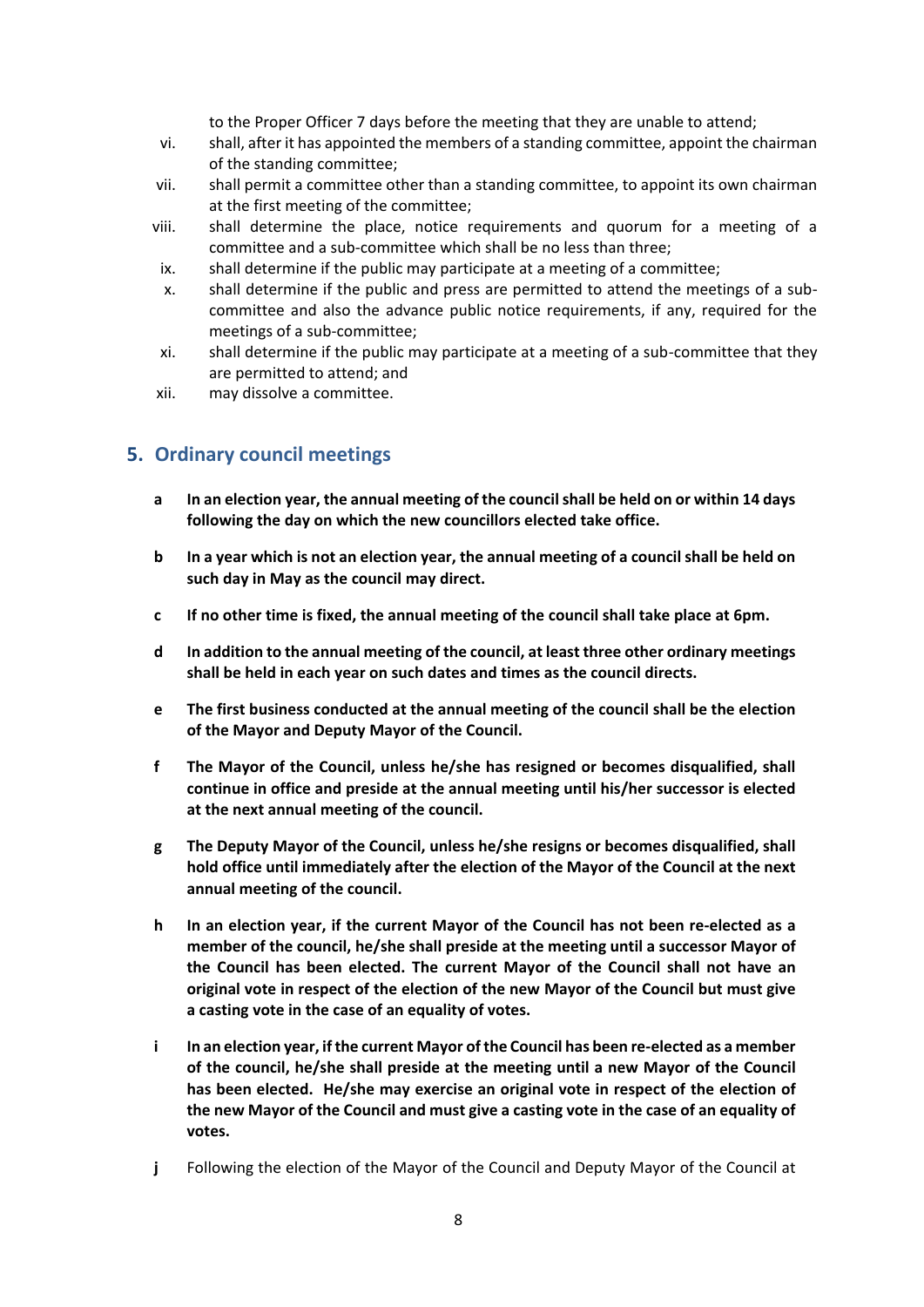the annual meeting of the council, the business of the annual meeting shall include:

- i. **In an election year, delivery by the Mayor of the Council and councillors of their acceptance of office forms unless the council resolves for this to be done at a later date**. **In a year which is not an election year, delivery by the Mayor of the Council of his/her acceptance of office form unless the council resolves for this to be done at a later date;**
- ii. Confirmation of the accuracy of the minutes of the last meeting of the council;
- iii. Receipt of the minutes of the last meeting of a committee;
- iv. Consideration of the recommendations made by a committee;
- v. Appointment of members to existing committees;
- vi. Appointment of any new committees in accordance with standing order 4 above;
- vii. Review of arrangements, including any charters and agency agreements, with other local authorities and review of contributions made to expenditure incurred by other local authorities;
- viii. Review of representation on or work with external bodies and arrangements for reporting back;
- ix. In an election year, to make arrangements with a view to the council remaining eligible to exercise the general power of competence in the future;
- x. Determining the time and place of ordinary meetings of the full council up to and including the next annual meeting of full council.

# <span id="page-8-0"></span>**6. Extraordinary meetings of the council and committees and subcommittees**

- a **The Mayor of the Council may convene an extraordinary meeting of the council at any time.**
- b **If the Mayor of the Council does not or refuses to call an extraordinary meeting of the council within 7 days of having been requested in writing to do so by two councillors, any two councillors may convene an extraordinary meeting of the council. The public notice giving the time, place and agenda for such a meeting must be signed by the two councillors.**
- c The chairman of a committee [or a sub-committee] may convene an extraordinary meeting of the committee [or the sub-committee] at any time.
- d If the chairman of a committee [or a sub-committee] does not or refuses to call an extraordinary meeting within 7 days of having been requested by to do so by 7 councillors, those 7 councillors may convene an extraordinary meeting of a committee [and a sub-committee]. The statutory public notice giving the time, venue and agenda for such a meeting must be signed by the 7 councillors

#### <span id="page-8-1"></span>**7. Previous resolutions**

a A resolution shall not be reversed within six months except either by a special motion,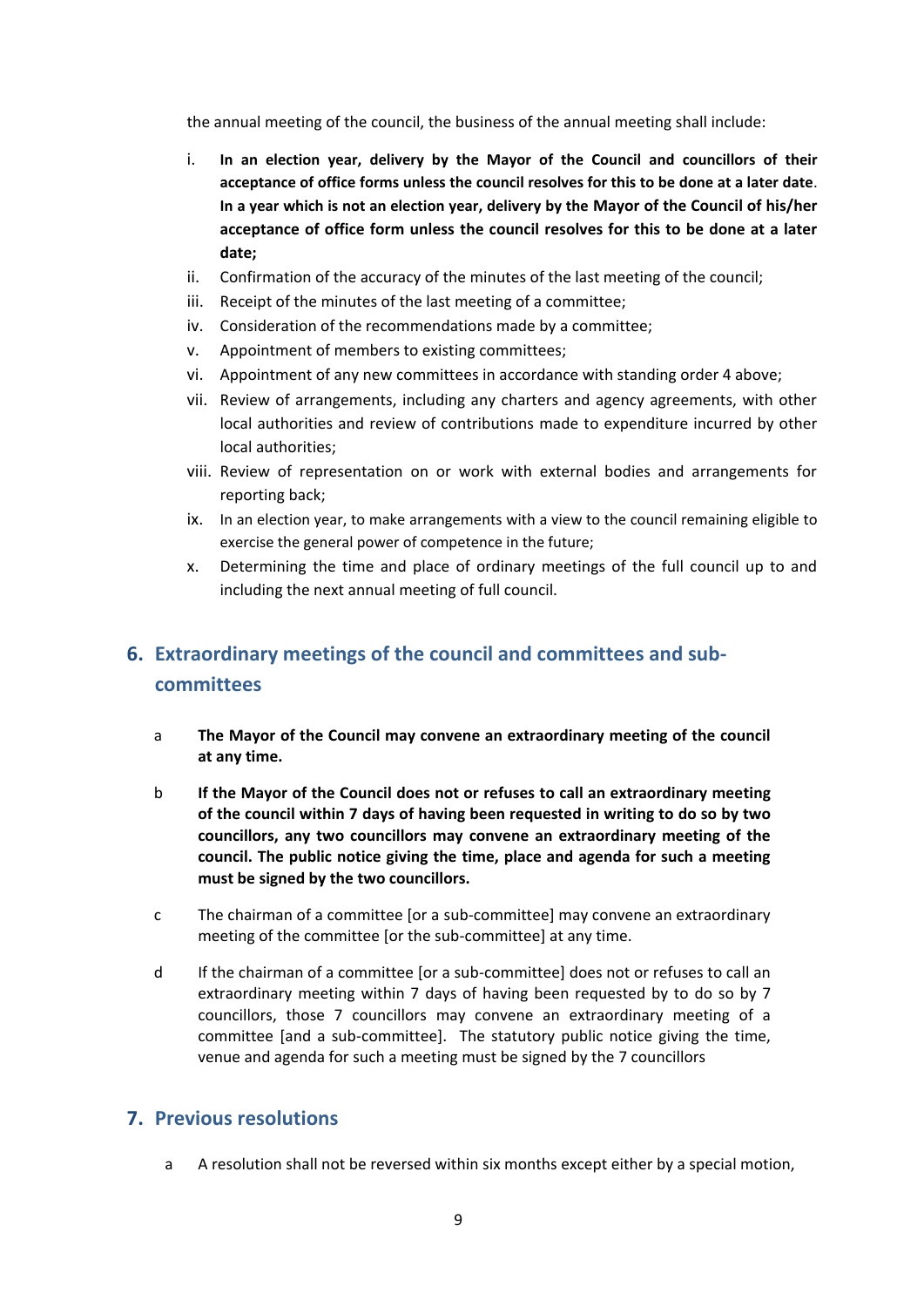which requires written notice by at least 8 councillors to be given to the Proper Officer in accordance with standing order 9 below, or by a motion moved in pursuance of the recommendation of a committee or a sub-committee.

b When a motion moved pursuant to standing order 7(a) above has been disposed of, no similar motion may be moved within a further six months.

## <span id="page-9-0"></span>**8. Voting on appointments**

**a** Where more than two persons have been nominated for a position to be filled by the council and none of those persons has received an absolute majority of votes in their favour, the name of the person having the least number of votes shall be struck off the list and a fresh vote taken. This process shall continue until a majority of votes is given in favour of one person. A tie in votes may be settled by the casting vote exercisable by the chairman of the meeting.

## <span id="page-9-1"></span>**9. Motions for a meeting that require written notice to be given to the Proper Officer**

- a A motion shall relate to the responsibilities of the meeting which it is tabled for and in any event shall relate to the performance of the council's statutory functions, powers and obligations or an issue which specifically affects the council's area or its residents.
- b No motion may be moved at a meeting unless it is on the agenda and the mover has given written notice of its wording to the Proper Officer at least 10 clear days before the meeting (unless the Chairman and Clerk agree that it may be 6). Clear days do not include the day of the notice or the day of the meeting.
- c The Proper Officer may, before including a motion on the agenda received in accordance with standing order 9(b) above, correct obvious grammatical or typographical errors in the wording of the motion.
- d If the Proper Officer considers the wording of a motion received in accordance with standing order 9(b) above is not clear in meaning, the motion shall be rejected until the mover of the motion resubmits it in writing to the Proper Officer so that it can be understood at least 6 clear days before the meeting.
- e If the wording or subject of a proposed motion is considered improper, the Proper Officer shall consult with the chairman of the forthcoming meeting or, as the case may be, the councillors who have convened the meeting, to consider whether the motion shall be included in the agenda or rejected.
- f Subject to standing order 9(e) above, the decision of the Proper Officer as to whether or not to include the motion on the agenda shall be final.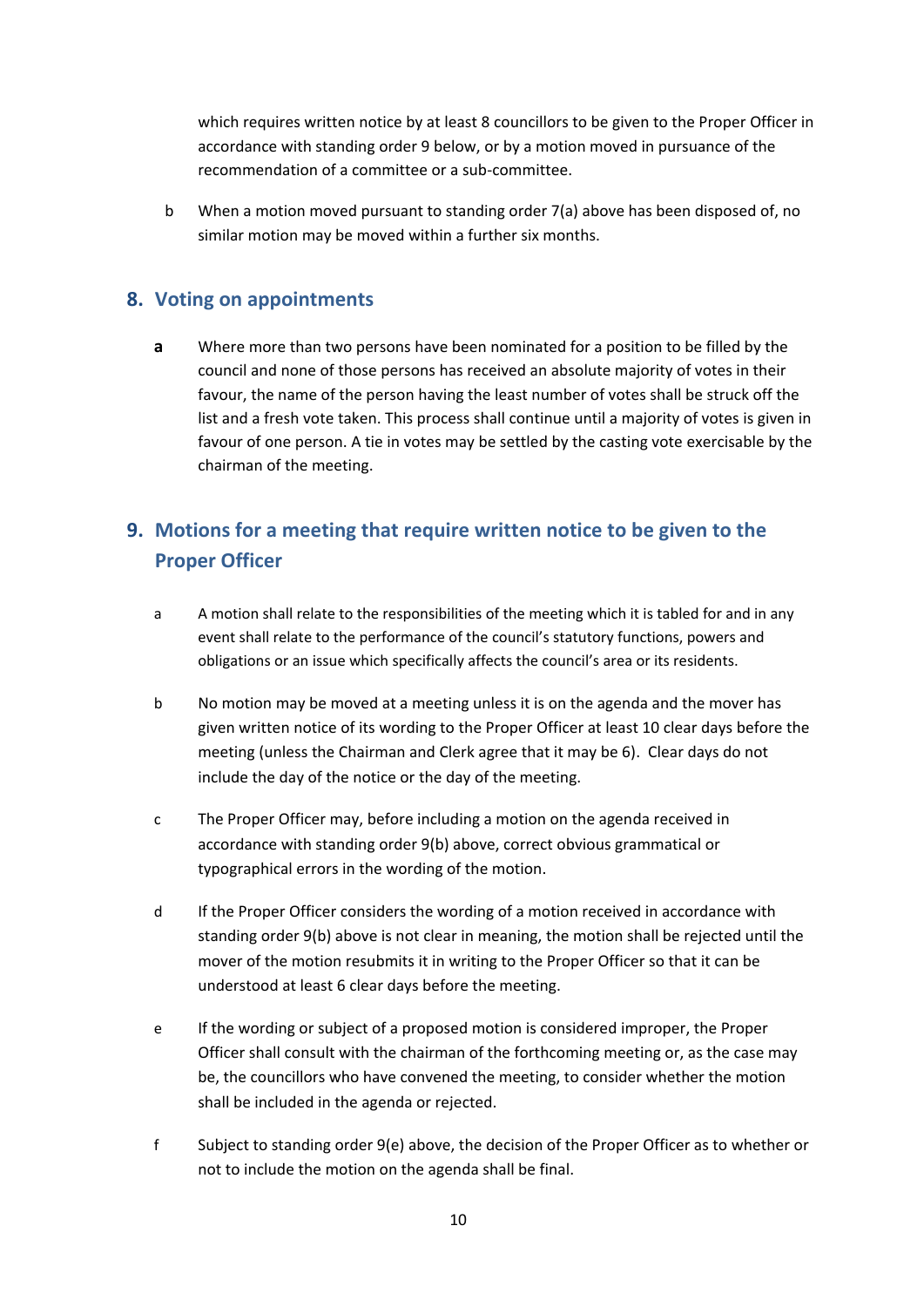- g Motions received shall be recorded in a book for that purpose and numbered in the order that they are received.
- <span id="page-10-0"></span>h Motions rejected shall be recorded in a book for that purpose with an explanation by the Proper Officer for their rejection.

## **10. Motions at a meeting that do not require written notice**

- a The following motions may be moved at a meeting without written notice to the Proper Officer;
	- i. to correct an inaccuracy in the draft minutes of a meeting;
	- ii. to move to a vote;
	- iii. to defer consideration of a motion;
	- iv. to refer a motion to a particular committee or sub-committee;
	- v. to appoint a person to preside at a meeting;
	- vi. to change the order of business on the agenda;
	- vii. to proceed to the next business on the agenda;
	- viii. to require a written report;
		- ix. to appoint a committee or sub-committee and their members;
		- x. to extend the time limits for speaking;
	- xi. to exclude the press and public from a meeting in respect of confidential or sensitive information which is prejudicial to the public interest;
	- xii. to not hear further from a councillor or a member of the public;
	- xiii. to exclude a councillor or member of the public for disorderly conduct;
	- xiv. to temporarily suspend the meeting;
	- xv. to suspend a particular standing order (unless it reflects mandatory statutory requirements);
	- xvi. to adjourn the meeting; or
	- xvii. to close a meeting.

#### <span id="page-10-1"></span>**11. Handling confidential or sensitive information**

- a The agenda, papers that support the agenda and the minutes of a meeting shall not disclose or otherwise undermine confidential or sensitive information which for special reasons would not be in the public interest.
- b Councillors and staff shall not disclose confidential or sensitive information which for special reasons would not be in the public interest.

#### <span id="page-10-2"></span>**12. Draft minutes**

a If the draft minutes of a preceding meeting have been served on councillors with the agenda to attend the meeting at which they are due to be approved for accuracy, they shall be taken as read.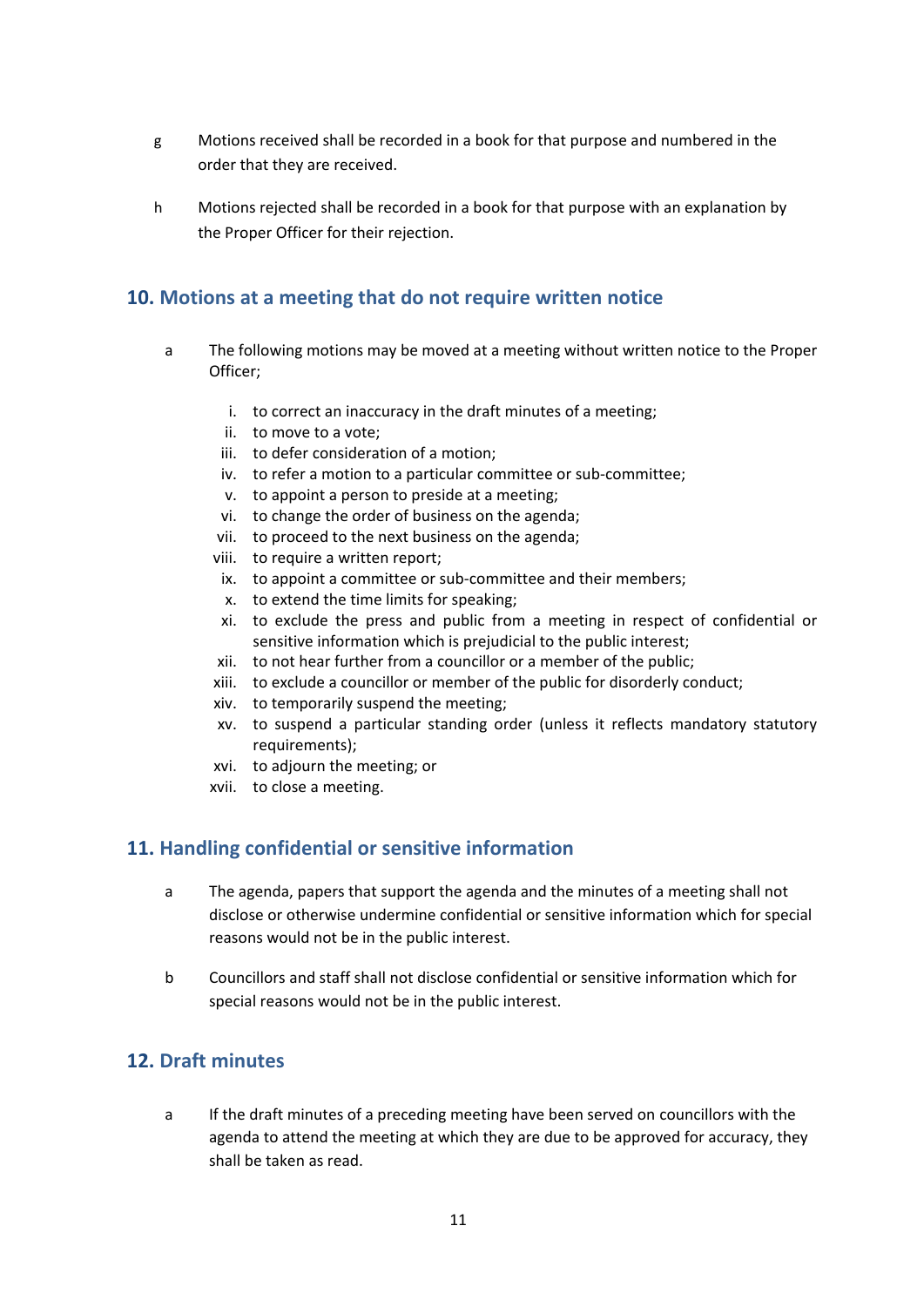- b There shall be no discussion about the draft minutes of a preceding meeting except in relation to their accuracy. A motion to correct an inaccuracy in the draft minutes shall be moved in accordance with standing order 10(a)(i) above.
- c The accuracy of draft minutes, including any amendment(s) made to them, shall be confirmed by resolution and shall be signed by the chairman of the meeting and stand as an accurate record of the meeting to which the minutes relate.
- d If the chairman of the meeting does not consider the minutes to be an accurate record of the meeting to which they relate, he/she shall sign the minutes and include a paragraph in the following terms or to the same effect:

"The chairman of this meeting does not believe that the minutes of the meeting of the ( ) held on [date] in respect of ( ) were a correct record but his/her view was not upheld by the meeting and the minutes are confirmed as an accurate record of the proceedings."

e Upon a resolution which confirms the accuracy of the minutes of a meeting, the draft minutes or recordings of the meeting for which approved minutes exist shall be destroyed.

## <span id="page-11-0"></span>**13. Code of conduct and dispensations**

*See also standing order 3(t) above.*

- a All councillors and non-councillors with voting rights shall observe the code of conduct adopted by the council.
- **b** Unless **he/she has been granted a dispensation, a councillor or non-councillor with voting rights shall withdraw from a meeting when it is considering a matter in which he/she has a disclosable pecuniary interest. He/she may return to the meeting after it has considered the matter in which he/she had the interest.**
- c **Unless he/she has been granted a dispensation, a councillor or non-councillor with voting rights shall withdraw from a meeting when it is considering a matter in which he/she has another interest if so required by the council's code of conduct. He/she may return to the meeting after it has considered the matter in which he/she had the** interest
- d **Dispensation requests shall be in writing and submitted to the Proper Officer** as soon as possible before the meeting, or failing that, at the start of the meeting for which the dispensation is required.
- e A decision as to whether to grant a dispensation shall be made by the Proper Officer and that decision is final.
- f A dispensation request shall confirm:
	- i. the description and the nature of the disclosable pecuniary interest or other interest to which the request for the dispensation relates;
	- ii. whether the dispensation is required to participate at a meeting in a discussion only or a discussion and a vote;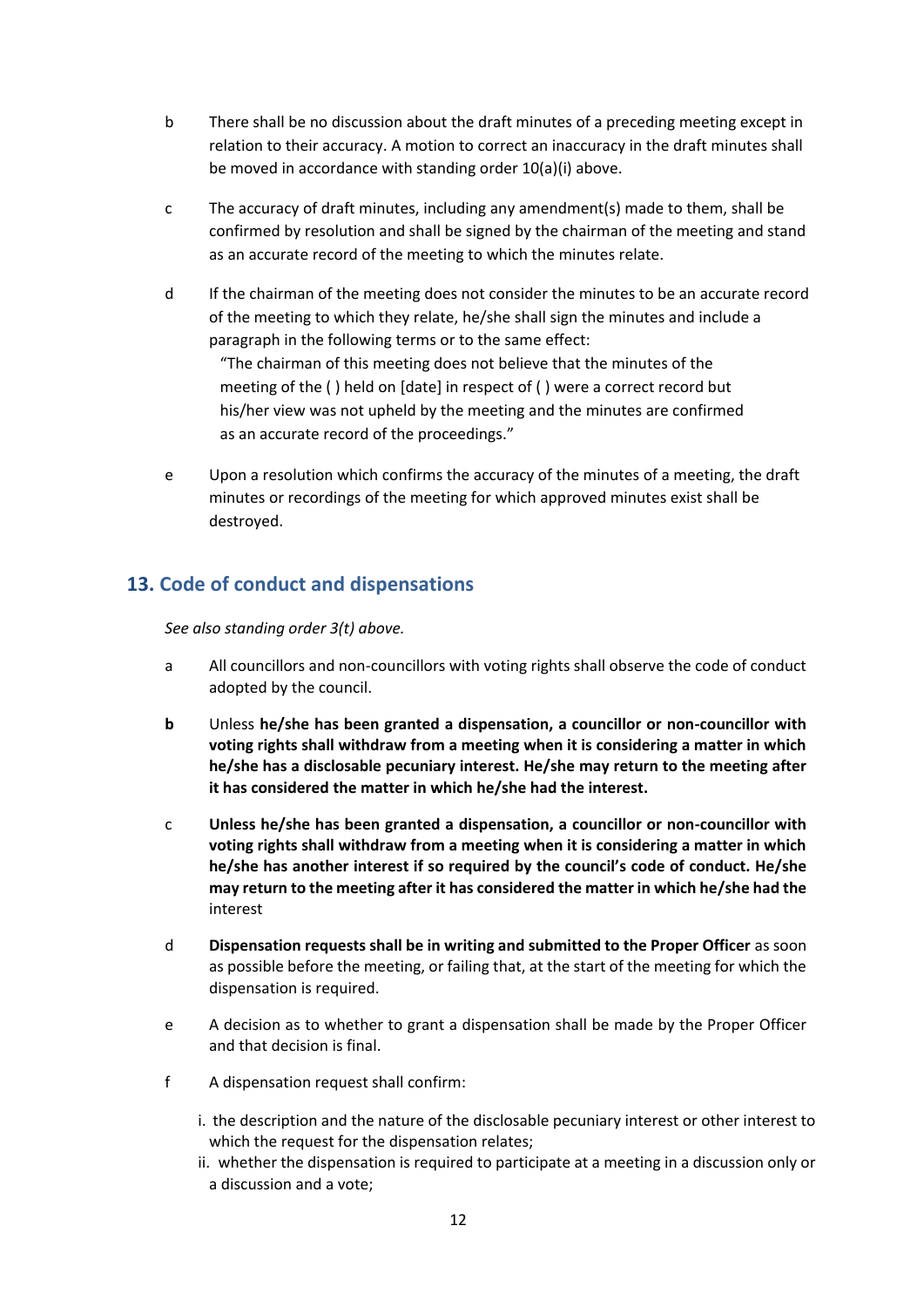- iii. the date of the meeting or the period (not exceeding four years) for which the dispensation is sought; and
- iv. an explanation as to why the dispensation is sought.
- g. Subject to standing orders 13(d) and (f) above, dispensations requests shall be considered by the Proper Officer before the meeting or, if this is not possible, at the start of the meeting for which the dispensation is required.
- h. **A dispensation may be granted in accordance with standing order 13(e) above if having regard to all relevant circumstances the following applies:**
	- **i. without the dispensation the number of persons prohibited from participating in the particular business would be so great a proportion of the meeting transacting the business as to impede the transaction of the business or**
	- **ii. granting the dispensation is in the interests of persons living in the council's area or**
	- **iii. it is otherwise appropriate to grant a dispensation.**

## <span id="page-12-0"></span>**14. Code of conduct complaints**

- a Upon notification that it is dealing with a complaint that a councillor or non-councillor with voting rights has breached the council's code of conduct, the Proper Officer shall, subject to standing order 11 above, report this to the Mayor.
- b Where the notification in standing order 14(a) above relates to a complaint made by the Proper Officer, the Proper Officer shall notify the Major of this fact, and the Mayor shall nominate another staff member to assume the duties of the Proper Officer in relation to the complaint until it has been determined and the council has agreed what action, if any, to take in accordance with standing order 14(d) below.
- c The council may:
	- i. Provide information or evidence where such disclosure is necessary to progress an investigation of the complaint or is required by law;
	- ii. Seek information relevant to the complaint from the person or body with statutory responsibility for investigation of the matter.
- d **Upon notification by the District or County Council that a councillor or noncouncillor with voting rights has breached the council's code of conduct, the council shall consider what, if any, action to take against him/her. Such action excludes disqualification or suspension from office**.

#### <span id="page-12-1"></span>**15. Proper Officer**

a The Proper Officer shall be either (i) the clerk or (ii) other staff member(s) nominated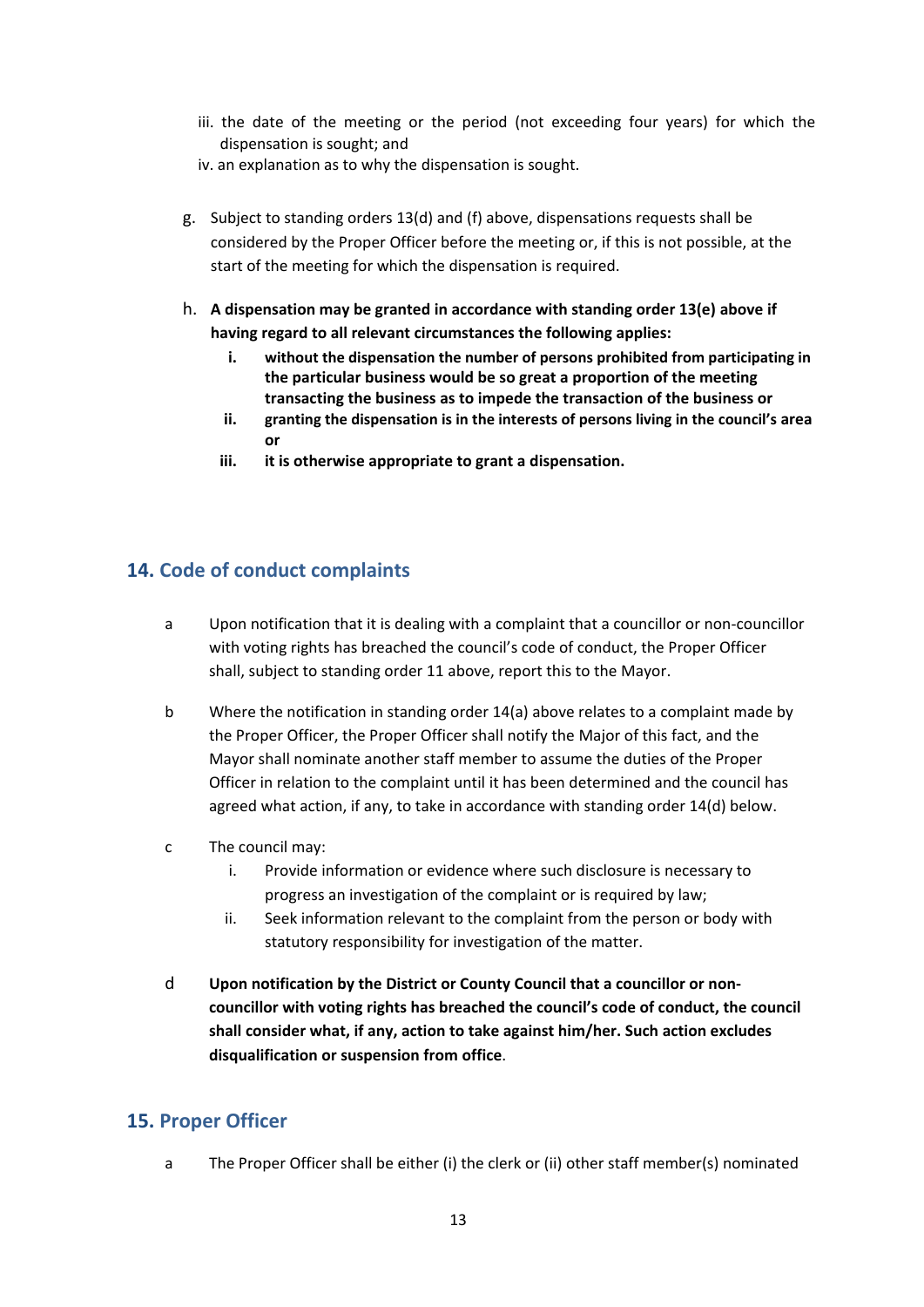by the council to undertake the work of the Proper Officer when the Proper Officer is absent.

- b The Proper Officer shall:
	- i. **at least three clear days before a meeting of the council, a committee** and a subcommittee **serve on councillors, by delivery or post at their residences or, by agreement with each councillor, by email, a signed summons confirming the time, place and the agenda.**

*See standing order 3(b) above for the meaning of clear days for a meeting of a full council and standing order 3 (c) above for a meeting of a committee.*

- **ii. give public notice of the time, place and agenda at least three clear days before a meeting of the council or a meeting of a committee or a sub-committee (provided that the public notice with agenda of an extraordinary meeting of the council convened by councillors is signed by them);**
- iii. subject to standing order 9 above, include on the agenda all motions in the order received unless a councillor has given written notice at least 6 days before the meeting confirming his/her withdrawal of it;
- iv. **convene a meeting of full council for the election of a new Chairman of the Council, occasioned by a casual vacancy in his/her office;**
- v. facilitate inspection of the minute book by local government electors;
- vi. **receive and retain copies of byelaws made by other local authorities;**
- vii. retain acceptance of office forms from councillors;
- viii. retain a copy of every councillor's register of interests;
- ix. process all requests made under the Freedom of Information Act 2000 and Data Protection Act 1998, in accordance with and subject to the council's policies and procedures relating to the same;
- x. receive and send general correspondence and notices on behalf of the council except where there is a resolution to the contrary;
- xi. manage the organisation, storage of, access to and destruction of information held by the council in paper and electronic form;
- xii. arrange for legal deeds to be executed; *See also standing order 22 below.*
- xiii. arrange or manage the prompt authorisation, approval, and instruction regarding any payments to be made by the council in accordance with the council's financial regulations
- xiv. record every planning application notified to the council and the council's response to the local planning authority;
- xv. refer a planning application received by the council to the Chairman of the Planning & Highways Committee (or in his/her absence the Vice-Chairman) within two working days of receipt to facilitate an extraordinary meeting if the nature of a planning application requires consideration before the next ordinary meeting of the Planning & Highways committee or full Council meeting;
- xvi. manage access to information about the council via the publication scheme; and
- xvii. retain custody of the seal of the council which shall not be used without a resolution to that effect.

*See also standing order 22 below.*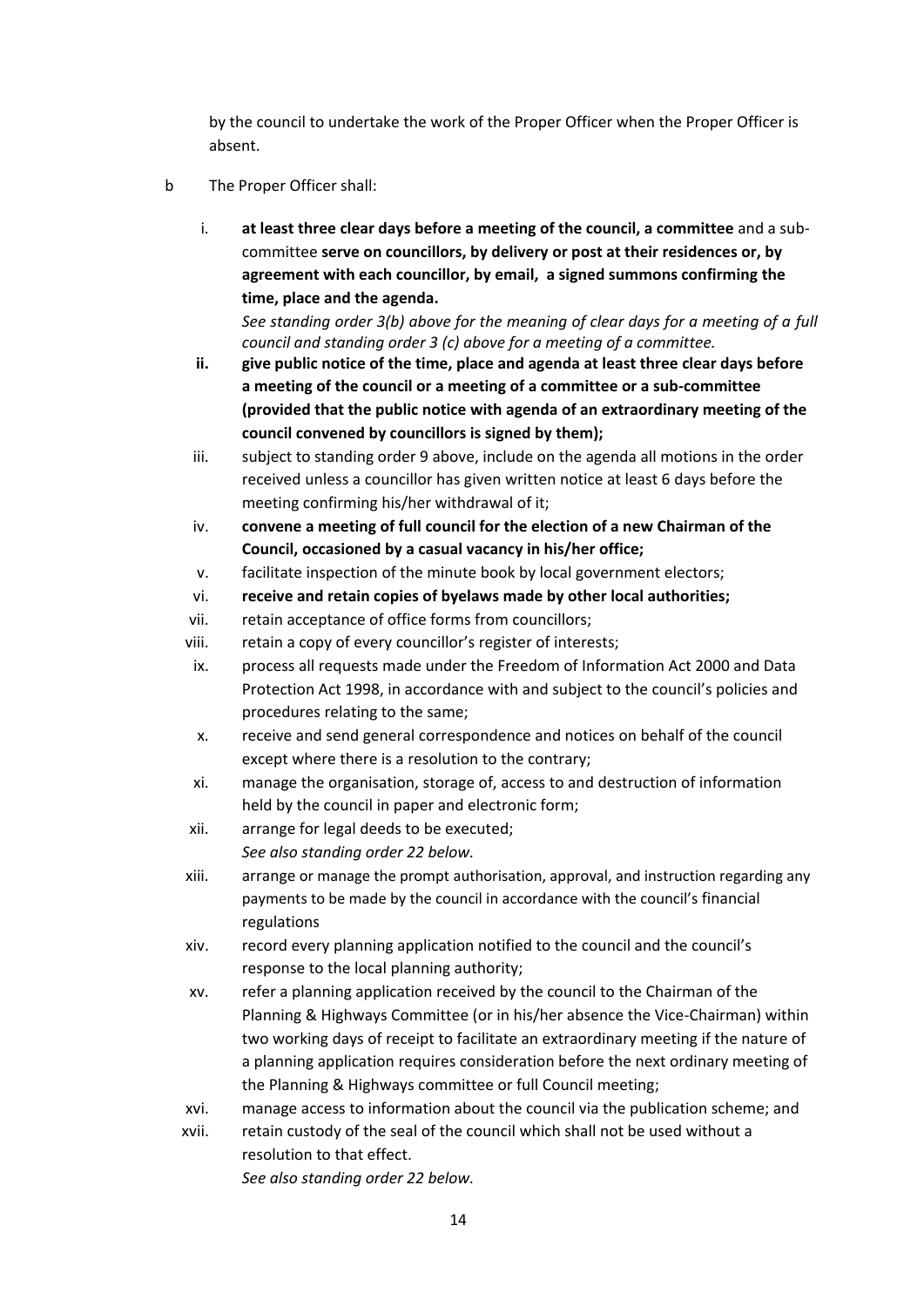## <span id="page-14-0"></span>**16. Responsible Financial Officer**

a The council shall appoint appropriate staff member(s) to undertake the work of the Responsible Financial Officer when the Responsible Financial Officer is absent.

#### <span id="page-14-1"></span>**17. Accounts and accounting statements**

- a "Proper practices" in standing orders refer to the most recent version of Governance and Accountability for Local Councils – a Practitioners' Guide.
- b All payments by the council shall be authorised, approved and paid in accordance with the law, proper practices and the council's financial regulations.
- c The Responsible Financial Officer shall supply to each councillor as soon as practicable after 30 June, 30 September and 31 December in each year a statement to summarise:
	- i. the council's receipts and payments for each quarter;
	- ii. the council's aggregate receipts and payments for the year to date;
	- iii. the balances held at the end of the quarter being reported

and which includes a comparison with the budget for the financial year and highlights any actual or potential overspends.

- d As soon as possible after the financial year end at 31 March, the Responsible Financial Officer shall provide:
	- i. each councillor with a statement summarising the council's receipts and payments for the last quarter and the year to date for information; and
	- ii. to the full council the accounting statements for the year in the form of Section 1 of the annual return, as required by proper practices, for consideration and approval.
- e The year-end accounting statements shall be prepared in accordance with proper practices and applying the form of accounts determined by the council (receipts and payments, or income and expenditure) for a year to 31 March. A completed draft annual return shall be presented to each councillor before the end of the following month of May. The annual return of the council, which is subject to external audit, including the annual governance statement, shall be presented to council for consideration and formal approval before 30 June.

## <span id="page-14-2"></span>**18. Financial controls and procurement**

- a The council shall consider and approve financial regulations drawn up by the Responsible Financial Officer, which shall include detailed arrangements in respect of the following:
	- i. the keeping of accounting records and systems of internal controls;
	- ii. the assessment and management of financial risks faced by the council;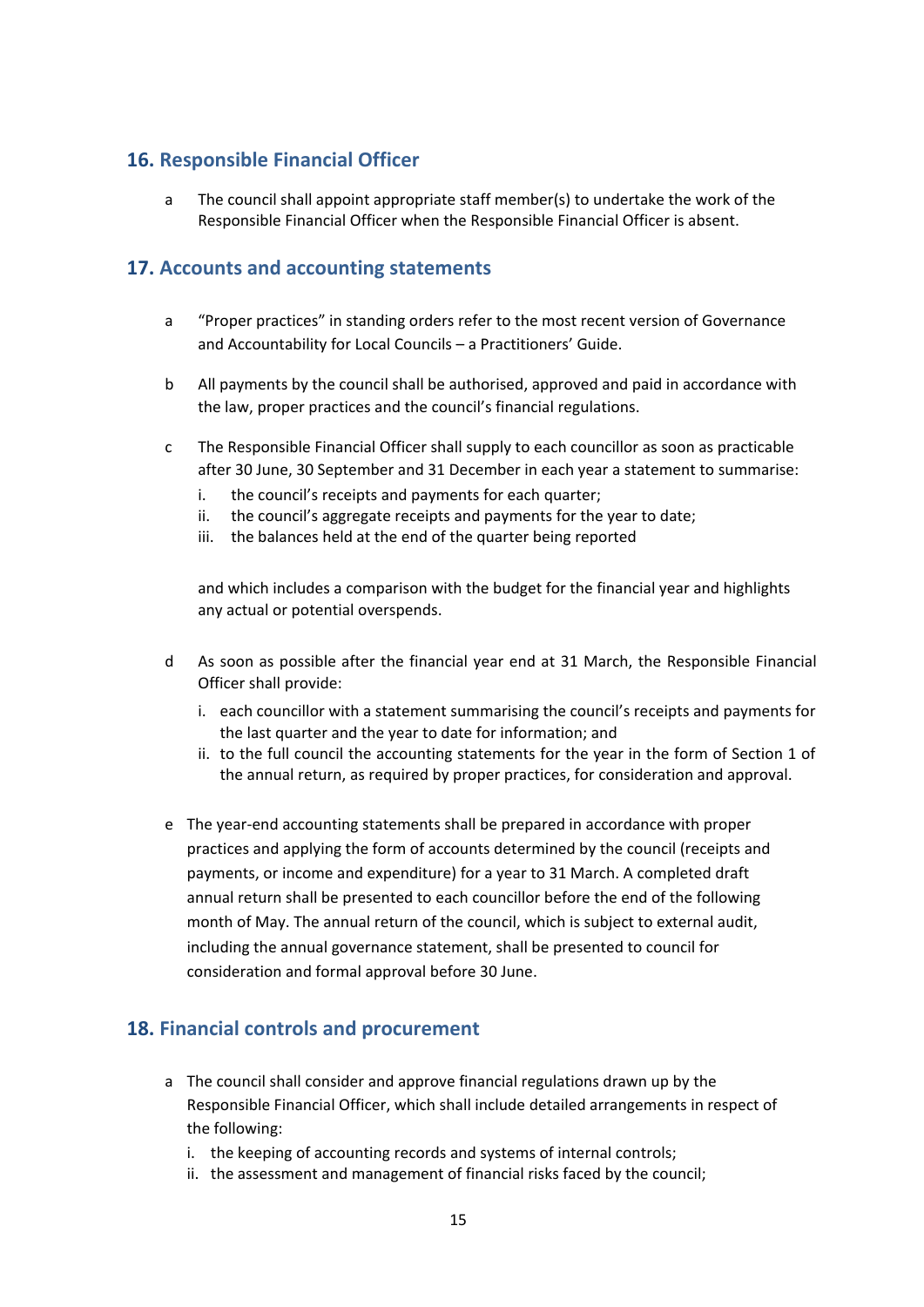- iii. the work of the independent internal auditor in accordance with proper practices and the receipt of regular reports from the internal auditor, which shall be required at least annually;
- iv. the inspection and copying by councillors and local electors of the council's accounts and/or orders of payments; and
- v. procurement policies (subject to standing order 18(c) below) including the setting of values for different procedures where a contract has an estimated value of less than £25,000.
- b Financial regulations shall be reviewed regularly and at least annually for fitness of purpose.
- **c A public contract regulated by the Public Contracts Regulations 2015 with an estimated value in excess of £25,000 but less than the relevant thresholds in standing order 18(f) is subject to Regulations 109-114 of the Public Contracts Regulations 2015 which include a requirement on the Council to advertise the contract opportunity on the Contracts Finder website regardless of what other means it uses to advertise the opportunity unless it proposes to use an existing list of approved suppliers (framework agreement).**
- d Subject to additional requirements in the financial regulations of the council, the tender process for contracts for the supply of goods, materials, services or the execution of works shall include, as a minimum, the following steps:
	- i. a specification for the goods, materials, services or the execution of works shall be drawn up;
	- ii. an invitation to tender shall be drawn up to confirm (i) the council's specification (ii) the time, date and address for the submission of tenders (iii) the date of the council's written response to the tender and (iv) the prohibition on prospective contractors contacting councillors or staff to encourage or support their tender outside the prescribed process;
	- iii. the invitation to tender shall be advertised in a local newspaper and in any other manner that is appropriate;
	- iv. tenders are to be submitted in writing in a sealed marked envelope addressed to the Proper Officer;
	- v. tenders shall be opened by the Proper Officer in the presence of at least one councillor after the deadline for submission of tenders has passed;
	- vi. tenders are to be reported to and considered by the appropriate meeting of the council or a committee or sub-committee with delegated responsibility.
- e Neither the council, nor a committee or a sub-committee with delegated responsibility for considering tenders, is bound to accept the lowest value tender.
- **f A public contract regulated by the Public Contracts Regulations 2015 with an estimated value in excess of £181,302 for a public service or supply contract or in excess of £4,551,413 for a public works contract (or other thresholds determined by the European Commission every two years and published in the Official Journal of the European Union (OJEU)) shall comply with the relevant procurement procedures and other requirements in the Public Contracts Regulations 2015 which include advertising the contract opportunity on the Contracts Finder website and in OJEU.**
- **g A public contract in connection with the supply of gas, heat, electricity, drinking**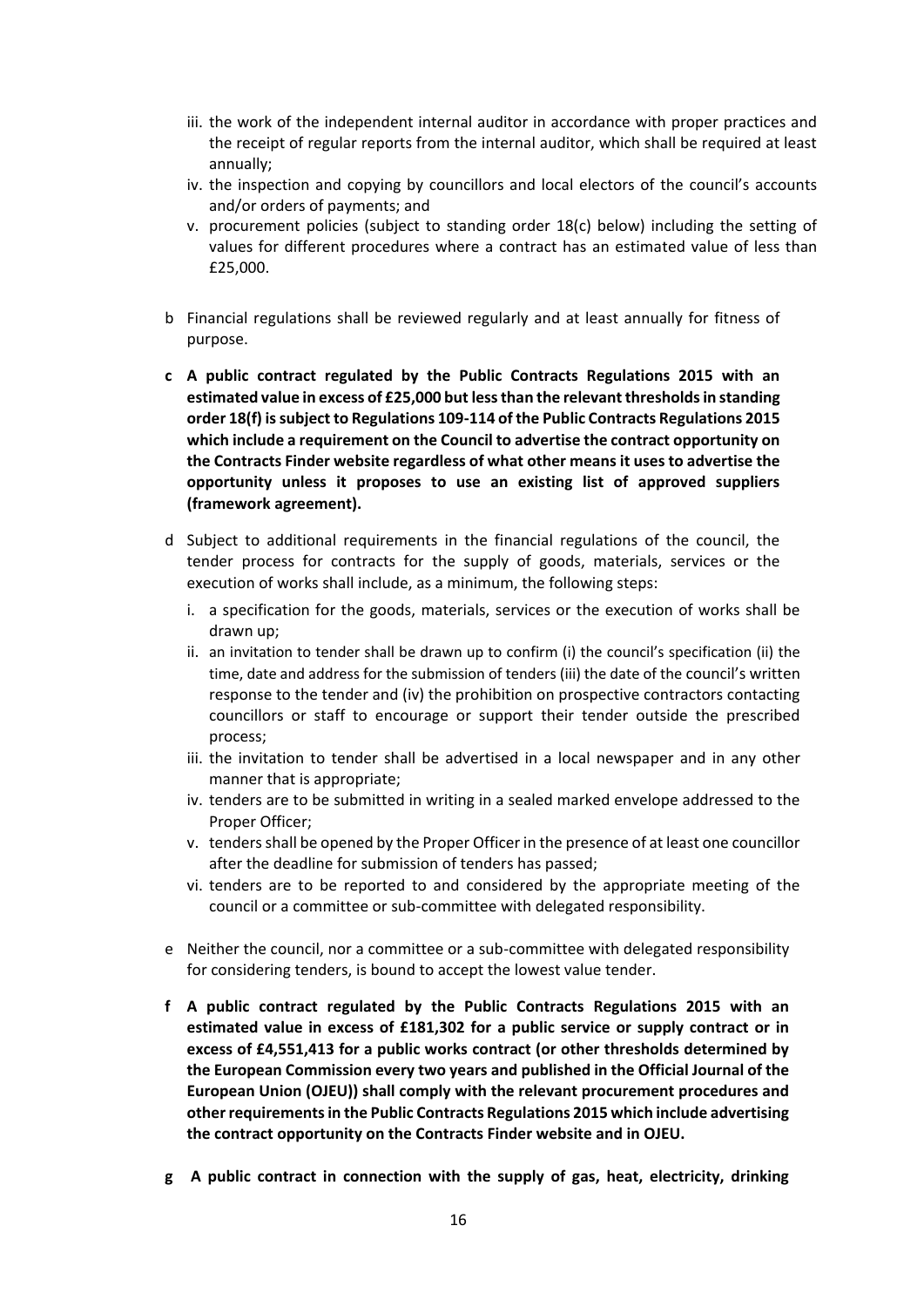**water, transport services, or postal services to the public; or the provision of a port or airport; or the exploration for or extraction of gas, oil or solid fuel with an estimated value in excess of £363,424 for a supply, services or design contract; or in excess of £4,551,413 for a works contract; or £820,370 for a social and other specific services contract (or other thresholds determined by the European Commission every two years and published in OJEU) shall comply with the relevant procurement procedures and other requirements in the Utilities Contracts Regulations 2016.**

#### <span id="page-16-0"></span>**19. Handling staff matters**

- a A matter personal to a member of staff that is being considered by a meeting of council or the Staffing Committee is subject to standing order 11 above.
- b Subject to the council's policy regarding absences from work, the council's most senior member of staff shall notify the chairman of the Staffing Committee or, if he/she is not available, the vice-chairman of the Staffing Committee, of absence occasioned by illness or other reason and that person shall report such absence to the Staffing Committee at its next meeting.
- c The chairman of the Staffing Committee or in his/her absence, the vice-chairman shall upon a resolution conduct a review of the performance and annual appraisal of the work of Clerk. The reviews and appraisal shall be reported in writing and is subject to approval by resolution by the Staffing Committee.
- d Subject to the council's policy regarding the handling of grievance matters, the council's most senior employee (or other employees) shall contact the chairman of the Staffing Committee or in his/her absence, the vice-chairman of the Staffing Committee in respect of an informal or formal grievance matter, and this matter shall be reported back and progressed by resolution of the Staffing Committee.
- e Subject to the council's policy regarding the handling of grievance matters, if an informal or formal grievance matter raised by the Clerk relates to the chairman or vice-chairman of the Staffing Committee, this shall be communicated to another member of the Staffing Committee, which shall be reported back and progressed by resolution of the Staffing Committee.
- f Any persons responsible for all or part of the management of staff shall treat the written records of all meetings relating to their performance, capabilities, grievance or disciplinary matters as confidential and secure.
- g The council shall keep all written records relating to employees secure. All paper records shall be secured and locked and electronic records shall be password protected.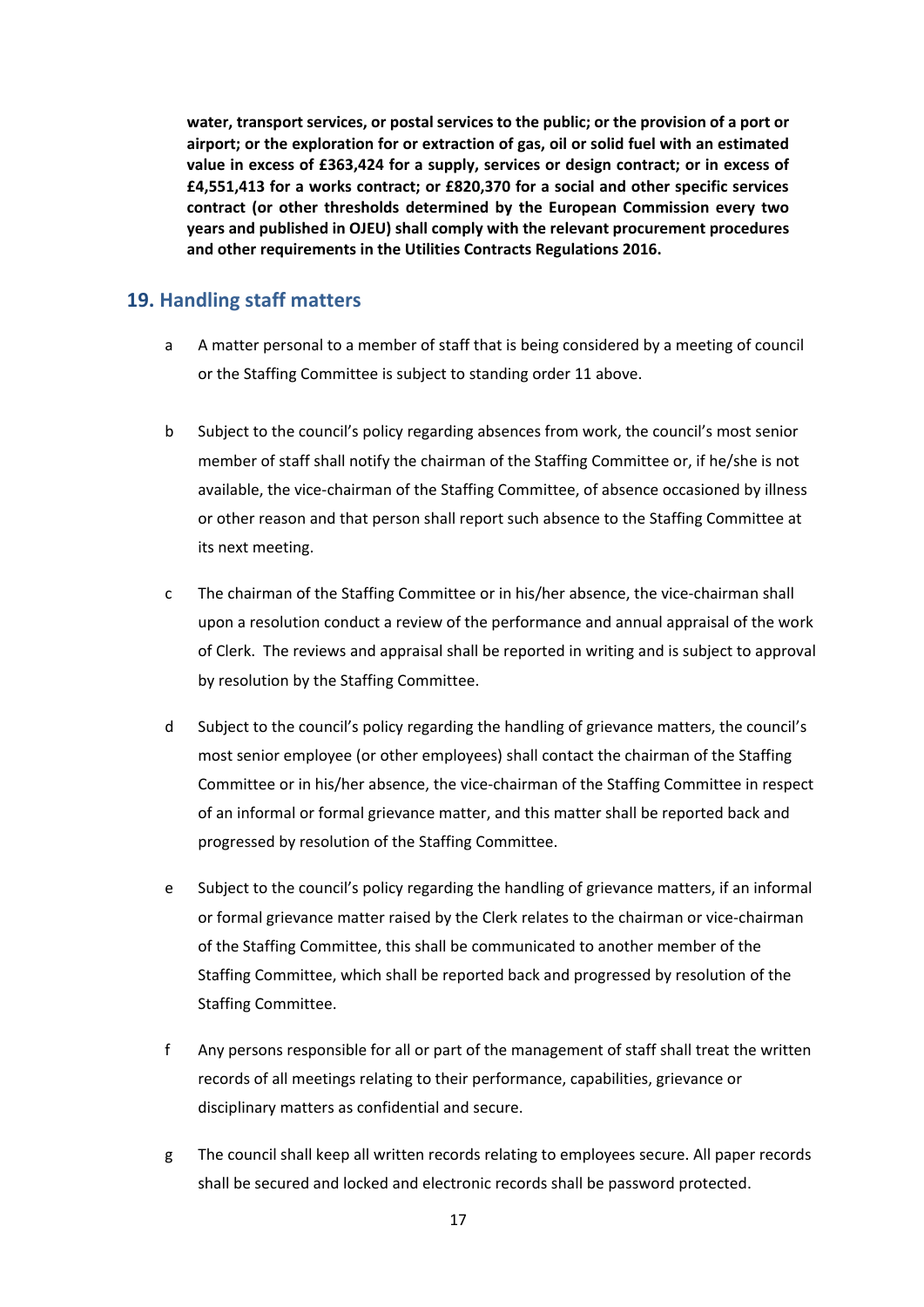- h Only persons with line management responsibilities shall have access to staff records referred to in standing orders 19(f) and (g) above if so justified.
- i Access and means of access by keys and/or computer passwords to records of employment referred to in standing orders 19(f) and  $(g)$  above shall be provided only to the Clerk and/or the Mayor of the Council or the Chair of the Staffing Committee.

#### <span id="page-17-0"></span>**20. Requests for information**

- a Requests for information held by the council shall be handled in accordance with the council's policy in respect of handling requests under the Freedom of Information Act 2000 and the Data Protection Act 1998.
- b Correspondence from, and notices served by, the Information Commissioner shall be referred by the Proper Officer to the Mayor or Deputy Mayor in his/her absence. The full council shall have the power to do anything to facilitate compliance with the Freedom of Information Act 2000.

#### <span id="page-17-1"></span>**21. Relations with the press/media**

a Requests from the press or other media for an oral or written comment or statement from the Council, its councillors or staff shall be handled in accordance with the Council's Media Policy.

#### <span id="page-17-2"></span>**22. Execution and sealing of legal deeds**

*See also standing orders 15(b)(xii) and (xvii) above.*

- a A legal deed shall not be executed on behalf of the council unless authorised by a resolution.
- b **Subject to standing order 22(a) above, the council's common seal shall alone be used for sealing a deed required by law. It shall be applied by the Proper Officer in the presence of two councillors who shall sign the deed as witnesses.**

#### <span id="page-17-3"></span>**23. Communicating with District and County or Unitary councillors**

- a An invitation to attend a meeting of the council shall be sent, together with the agenda, to the councillor of the District and County Council representing its electoral ward.
- b Unless the council determines otherwise, a copy of each letter sent to the District and County Council shall be sent to the District or County Council councillor representing its electoral ward.

#### <span id="page-17-4"></span>**24. Restrictions on councillor activities**